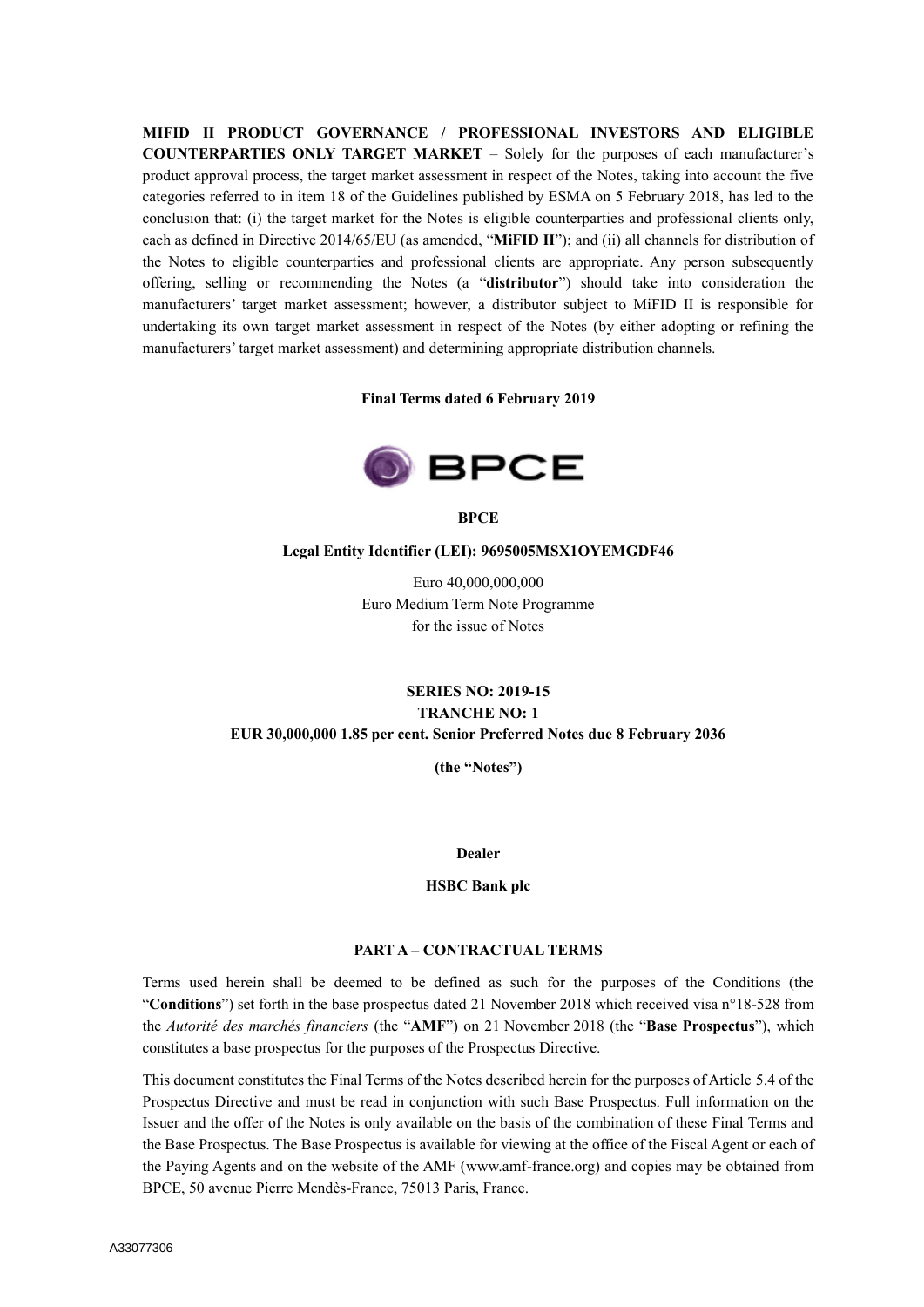| 1  | Issuer:                                                                          | <b>BPCE</b>                                                                                                                                                            |  |
|----|----------------------------------------------------------------------------------|------------------------------------------------------------------------------------------------------------------------------------------------------------------------|--|
| 2  | Series Number:<br>(i)                                                            | 2019-15                                                                                                                                                                |  |
|    | Tranche Number:<br>(ii)                                                          | 1                                                                                                                                                                      |  |
| 3  | Specified Currency or Currencies:                                                | Euro ("EUR")                                                                                                                                                           |  |
| 4  | Aggregate Nominal Amount:                                                        |                                                                                                                                                                        |  |
|    | Series:<br>(i)                                                                   | EUR 30,000,000                                                                                                                                                         |  |
|    | Tranche:<br>(ii)                                                                 | EUR 30,000,000                                                                                                                                                         |  |
| 5  | <b>Issue Price:</b>                                                              | 100 per cent. of the Aggregate Nominal Amount                                                                                                                          |  |
| 6  | Specified Denomination(s):                                                       | EUR 100,000                                                                                                                                                            |  |
| 7  | Issue Date:<br>(i)                                                               | 8 February 2019                                                                                                                                                        |  |
|    | Interest Commencement Date:<br>(ii)                                              | <b>Issue Date</b>                                                                                                                                                      |  |
| 8  | <b>Interest Basis:</b>                                                           | 1.85 per cent. per annum Fixed Rate<br>(further particulars specified below)                                                                                           |  |
| 9  | Maturity Date:                                                                   | 8 February 2036                                                                                                                                                        |  |
| 10 | Redemption Basis:                                                                | Subject to any purchase and cancellation or early<br>redemption, the Notes will be redeemed on the<br>Maturity Date at 100 per cent. of their nominal amount           |  |
| 11 | Change of Interest Basis:                                                        | Not Applicable                                                                                                                                                         |  |
| 12 | Put/Call Options:                                                                | Not Applicable                                                                                                                                                         |  |
| 13 | Status of the Notes:<br>(i)                                                      | Senior Preferred Notes                                                                                                                                                 |  |
|    | Dates of the corporate authorisations<br>(ii)<br>for issuance of Notes obtained: | Decisions of the Directoire of the Issuer dated 9 April<br>2018 and 16 July 2018 and of Mr. Jean-Philippe<br>Berthaut, Head of Group Funding, dated 29 January<br>2019 |  |

# **PROVISIONS RELATING TO INTEREST (IF ANY) PAYABLE**

| 14 | <b>Fixed Rate Note Provisions</b>    | Applicable                                                                                |
|----|--------------------------------------|-------------------------------------------------------------------------------------------|
|    | Rate of Interest:<br>(i)             | 1.85 per cent. <i>per annum</i> payable in arrear on each<br><b>Interest Payment Date</b> |
|    | Interest Payment Date(s):<br>(ii)    | 8 February in each year                                                                   |
|    | (iii) Fixed Coupon Amount(s):        | EUR 1,850 per Note of EUR 100,000 Specified<br>Denomination                               |
|    | $(iv)$ Broken Amount $(s)$ :         | Not Applicable                                                                            |
|    | Day Count Fraction:<br>(v)           | Actual/Actual (ICMA), unadjusted                                                          |
|    | (vi) Resettable:                     | Not Applicable                                                                            |
|    | (vii) Determination Dates:           | 8 February in each year                                                                   |
|    | (viii) Payments on Non-Business Days | As per Conditions                                                                         |
| 15 | Floating Rate Note Provisions        | Not Applicable                                                                            |
| 16 | Zero Coupon Note Provisions          | Not Applicable                                                                            |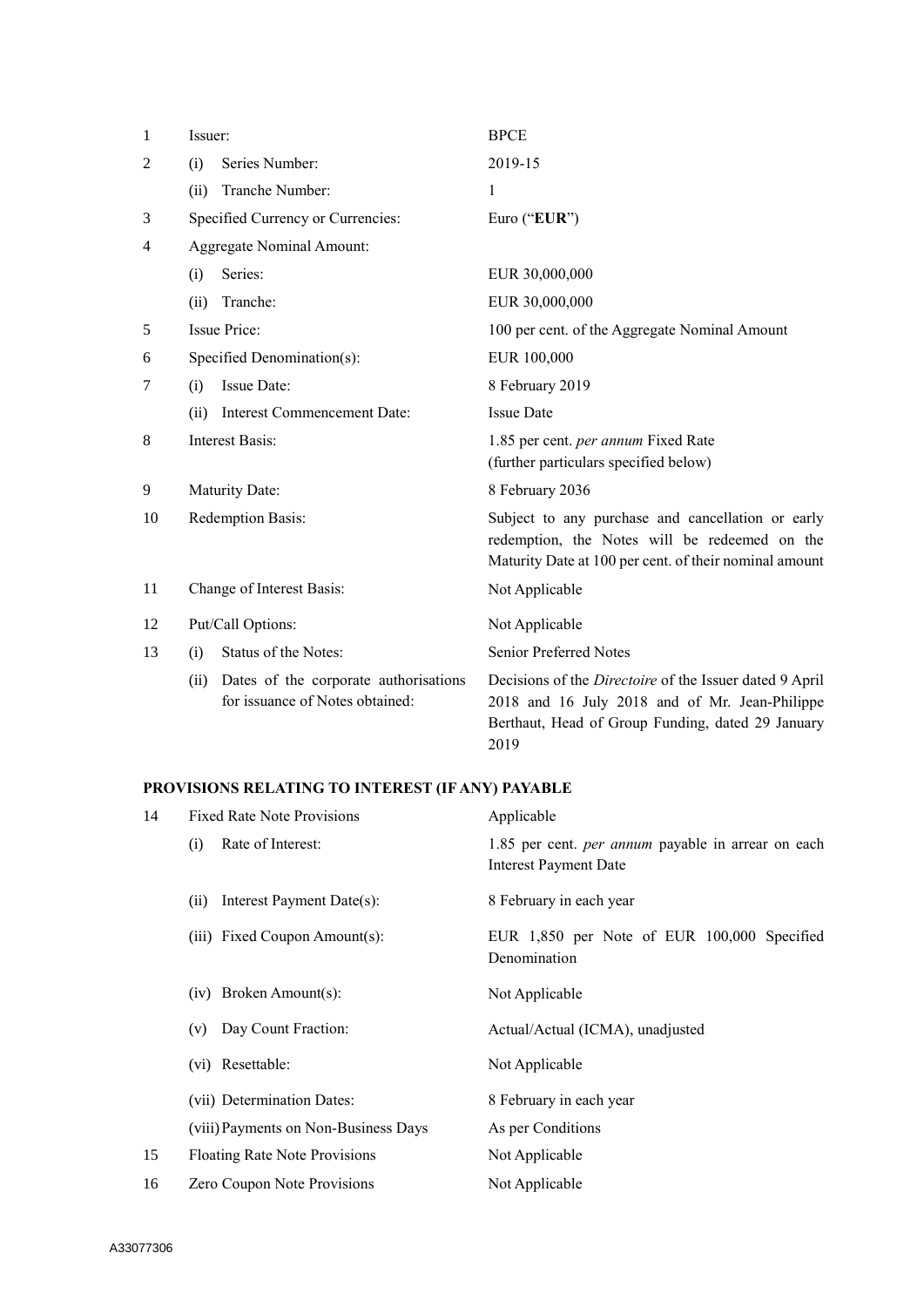|                                                                                                         | 17 | <b>Inflation Linked Interest Note Provisions</b>                                                                                                                                                                                                                                                                                       | Not Applicable                                                |
|---------------------------------------------------------------------------------------------------------|----|----------------------------------------------------------------------------------------------------------------------------------------------------------------------------------------------------------------------------------------------------------------------------------------------------------------------------------------|---------------------------------------------------------------|
|                                                                                                         |    | PROVISIONS RELATING TO REDEMPTION                                                                                                                                                                                                                                                                                                      |                                                               |
|                                                                                                         | 18 | Call Option                                                                                                                                                                                                                                                                                                                            | Not Applicable                                                |
|                                                                                                         | 19 | Put Option                                                                                                                                                                                                                                                                                                                             | Not Applicable                                                |
|                                                                                                         | 20 | MREL/TLAC Disqualification Event Call<br>Option:                                                                                                                                                                                                                                                                                       | Applicable                                                    |
|                                                                                                         | 21 | Final Redemption Amount of each Note                                                                                                                                                                                                                                                                                                   | EUR 100,000 per Note of EUR 100,000 Specified<br>Denomination |
| 22<br>Inflation Linked Notes - Provisions relating<br>Not Applicable<br>to the Final Redemption Amount: |    |                                                                                                                                                                                                                                                                                                                                        |                                                               |
| 23<br>Early Redemption Amount                                                                           |    |                                                                                                                                                                                                                                                                                                                                        |                                                               |
|                                                                                                         |    | Early Redemption Amount(s) of each<br>(i)<br>Senior Note payable on redemption<br>of<br>the<br>occurrence<br>upon<br>an<br>MREL/TLAC Disqualification Event<br>(Condition 6(g)), if applicable, a<br>Withholding Tax Event (Condition<br>$6(i)(i)$ , a Gross-Up Event (Condition<br>6(i)(ii)) or for Illegality (Condition<br>$6(1)$ : | EUR 100,000 per Note of EUR 100,000 Specified<br>Denomination |
|                                                                                                         |    | Early Redemption Amount(s) of each<br>(ii)<br>Subordinated<br>Note<br>payable<br>on<br>redemption upon the occurrence of a<br>Capital Event (Condition 6(h), a<br>Withholding Tax Event (Condition<br>6(i)(i), a Gross-Up Event (Condition<br>$6(i)(ii)$ or a Tax Deductibility Event<br>(Condition $6(i)(iii)$ ):                     | Not Applicable                                                |
|                                                                                                         |    | (iii) Redemption for taxation reasons<br>permitted on days others than Interest<br>Payment Dates (Condition 6(i)):                                                                                                                                                                                                                     | Yes                                                           |
|                                                                                                         |    | (iv) Unmatured Coupons to become void<br>upon early redemption (Materialised<br>Bearer Notes only) (Condition 7(f)):                                                                                                                                                                                                                   | Not Applicable                                                |
|                                                                                                         |    | <b>GENERAL PROVISIONS APPLICABLE TO THE NOTES</b>                                                                                                                                                                                                                                                                                      |                                                               |
|                                                                                                         | 24 | Form of Notes:                                                                                                                                                                                                                                                                                                                         | <b>Dematerialised Notes</b>                                   |
|                                                                                                         |    | Form of Dematerialised Notes:<br>(i)                                                                                                                                                                                                                                                                                                   | Bearer form (au porteur)                                      |
|                                                                                                         |    | Registration Agent:<br>(ii)                                                                                                                                                                                                                                                                                                            | Not Applicable                                                |

- (iii) Temporary Global Certificate: Not Applicable
- (iv) Applicable TEFRA exemption: Not Applicable
- 25 Financial Centre(s): TARGET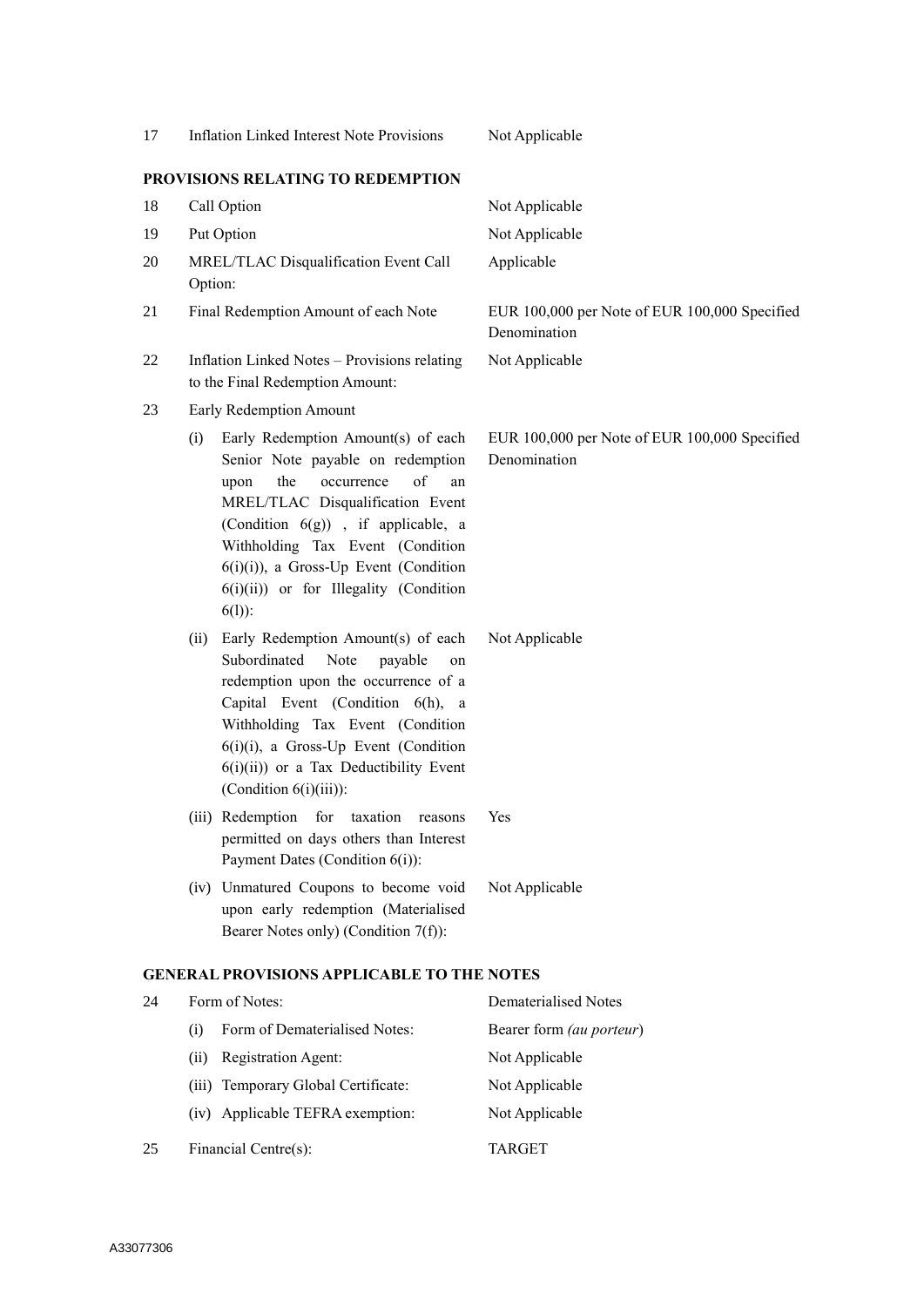| 26 | Talons for future Coupons or Receipts to be<br>attached to Definitive Notes (and dates on<br>which such Talons mature): | Not Applicable                                                                |
|----|-------------------------------------------------------------------------------------------------------------------------|-------------------------------------------------------------------------------|
| 27 | Details relating to Instalment Notes: amount<br>of each instalment, date on which each<br>payment is to be made:        | Not Applicable                                                                |
| 28 | Redenomination provisions:                                                                                              | Not Applicable                                                                |
| 29 | Purchase in accordance with applicable<br>French laws and regulations:                                                  | Applicable                                                                    |
| 30 | Consolidation provisions:                                                                                               | Not Applicable                                                                |
| 31 | Meeting and Voting Provisions (Condition<br>$11$ :                                                                      | Contractual Masse shall apply                                                 |
|    |                                                                                                                         | Name and address of the initial Representative:<br>As per Condition $11(c)$   |
|    |                                                                                                                         | Name and address of the alternate Representative:<br>As per Condition $11(c)$ |
|    |                                                                                                                         | The Representative will receive a remuneration of                             |

EUR 2,000 (excluding VAT) per year.

## **RESPONSIBILITY**

The Issuer accepts responsibility for the information contained in these Final Terms.

Signed on behalf of BPCE

Duly represented by:

Mr. Jean-Philippe Berthaut, Head of Group Funding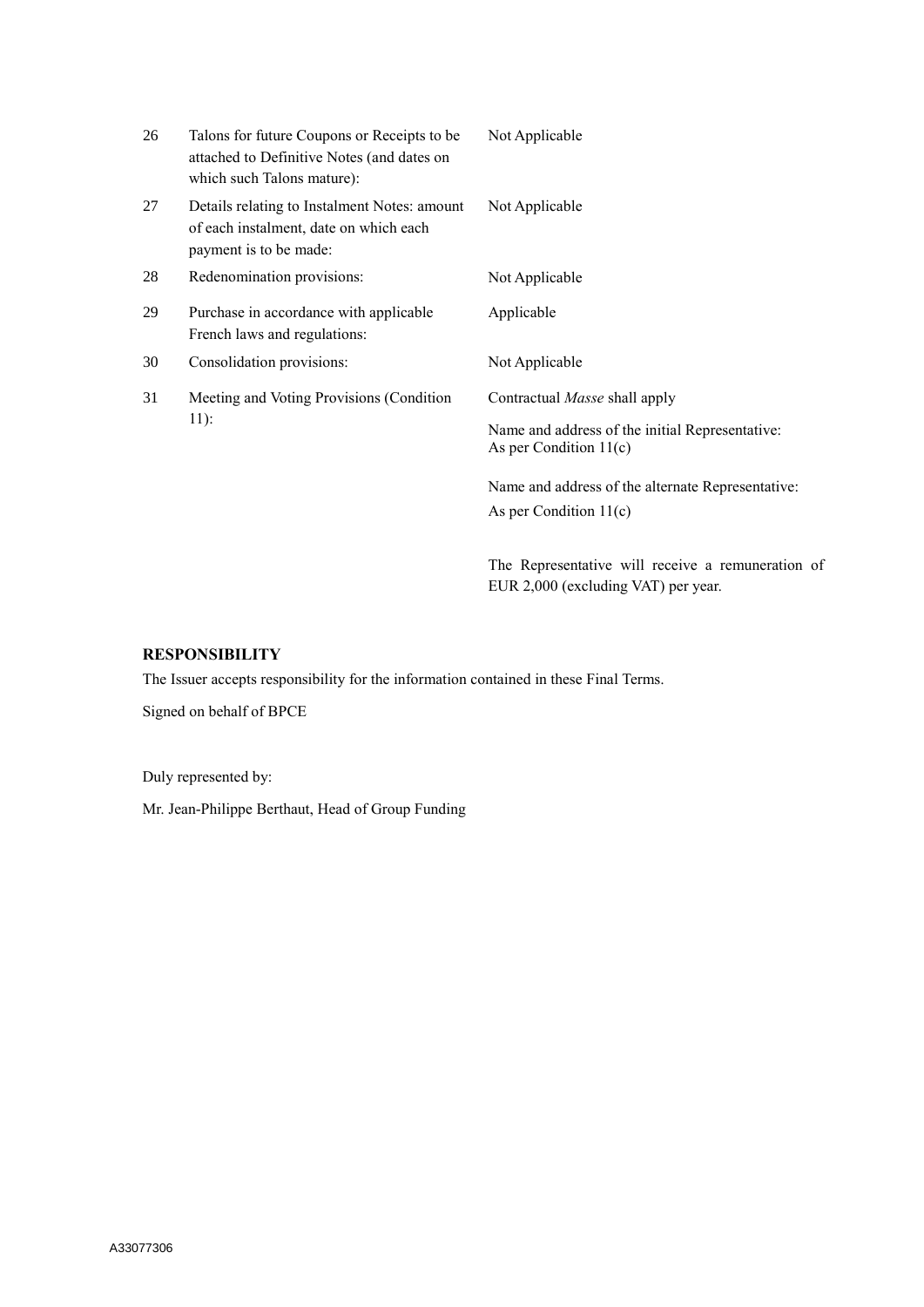## **PART B – OTHER INFORMATION**

## **1 LISTING AND ADMISSION TO TRADING**

|   | (i)      | Listing and Admission to trading                               | Application has been made by the Issuer (or on its<br>behalf) for the Notes to be listed and admitted to trading<br>on Euronext Paris with effect from the Issue Date. |
|---|----------|----------------------------------------------------------------|------------------------------------------------------------------------------------------------------------------------------------------------------------------------|
|   | (i)      | Estimate of total expenses related to<br>admission to trading: | EUR 8.500                                                                                                                                                              |
| 2 |          | <b>RATINGS</b>                                                 |                                                                                                                                                                        |
|   | Ratings: |                                                                | The Notes to be issued have been rated:                                                                                                                                |

S&P: A+

S&P is established in the European Union and registered under Regulation (EC) No 1060/2009 as amended.

The yield is calculated at the Issue Date on the basis of

## **3 INTERESTS OF NATURAL AND LEGAL PERSONS INVOLVED IN THE ISSUE**

Save as discussed in "Subscription and Sale", so far as the Issuer is aware, no person involved in the offer of the Notes has an interest material to the offer.

**4 YIELD**

Indication of yield: 1.85 per cent. per annum

|   |                                |               |                                                                                                              | the Issue Price. It is not an indication of future yield. |
|---|--------------------------------|---------------|--------------------------------------------------------------------------------------------------------------|-----------------------------------------------------------|
| 5 | <b>OPERATIONAL INFORMATION</b> |               |                                                                                                              |                                                           |
|   | ISIN:<br>Common Code:          |               |                                                                                                              | FR0013400298                                              |
|   |                                |               |                                                                                                              | 194753497                                                 |
|   |                                | Depositaries: |                                                                                                              |                                                           |
|   | (i)                            |               | Euroclear France to act as Central<br>Depositary:                                                            | Yes                                                       |
|   | (ii)                           |               | Common Depositary for Euroclear and<br>Clearstream:                                                          | No                                                        |
|   |                                |               | Any clearing system(s) other than Euroclear<br>and Clearstream and the relevant<br>identification number(s): | Not Applicable                                            |
|   | Delivery:                      |               |                                                                                                              | Delivery against payment                                  |
|   |                                |               | Names and addresses of additional Paying<br>$Agent(s)$ (if any):                                             | Not Applicable                                            |
| 6 | <b>DISTRIBUTION</b>            |               |                                                                                                              |                                                           |
|   | (i)                            |               | Method of distribution:                                                                                      | Non-syndicated                                            |
|   | If syndicated:<br>(ii)         |               |                                                                                                              |                                                           |
|   |                                | (a)           | Names of Managers:                                                                                           | Not Applicable                                            |
|   |                                | (b)           | Stabilising Manager(s) if any:                                                                               | Not Applicable                                            |
|   |                                | Dealer:       | (iii) If non-syndicated, name and address of                                                                 | HSBC Bank plc<br>8 Canada Square                          |